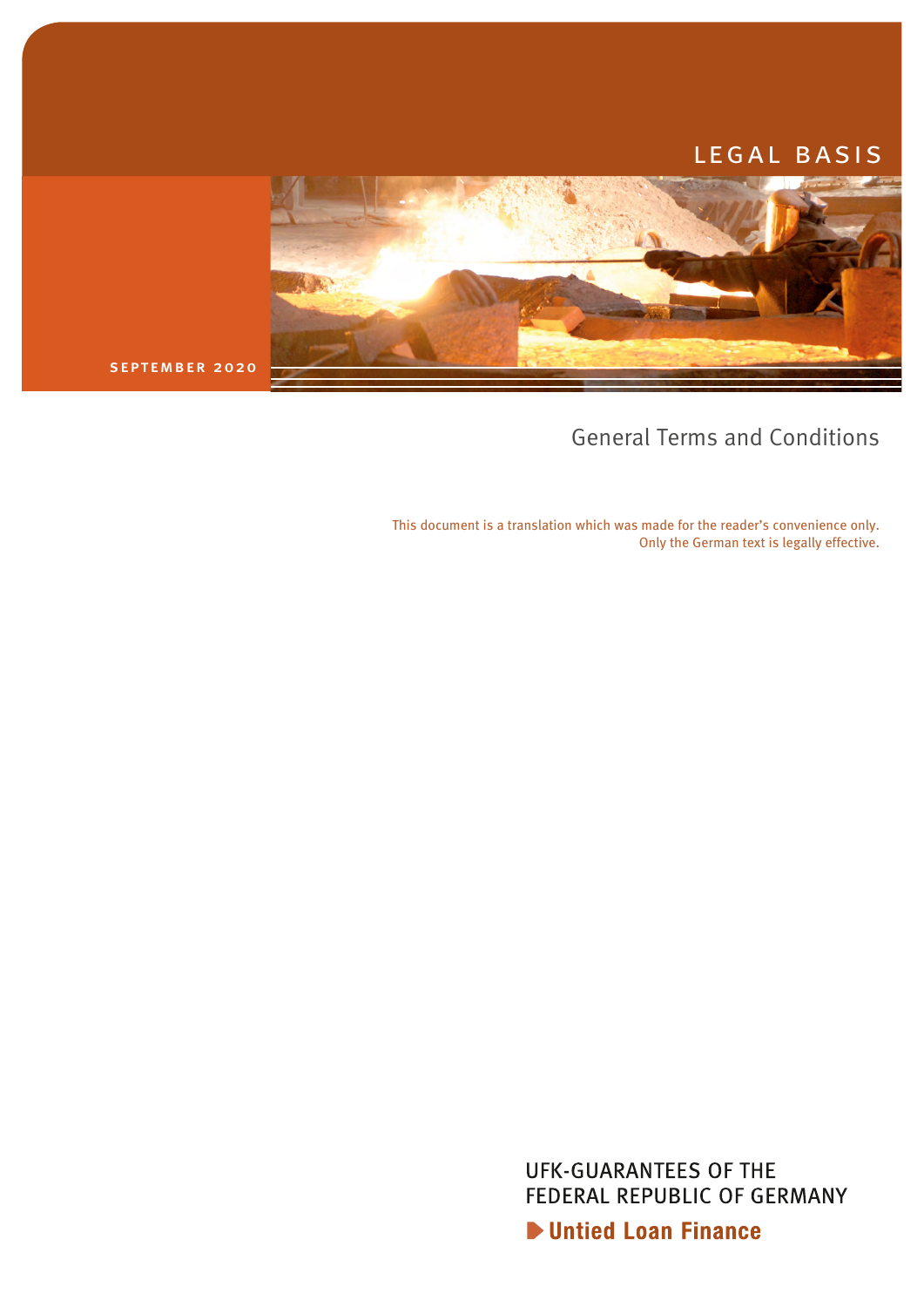#### **PREAMBLE**

The Federal Republic of Germany (Federal Government) assumes guarantees for repayment claims under loan contracts concluded with private foreign debtors or a state, a regional or local administrative unit with a separate legal personality or a comparable institution, which loan contracts are not tied to German exports and services and to the extent that they are not given in discharge of obligations in respect of national or foreign supply and service transactions (Untied Loans).

These general terms and conditions (General Terms and Conditions) for the assumption of guarantees for repayment claims under Untied Loans (Untied Loan Guarantees) shall constitute an integral part of the guarantee agreement entered into by the Federal Government and the beneficiary of the Untied Loan Guarantee (Policyholder, Guarantee Agreement) and shall apply unless they are expressively waived, supplemented or replaced pursuant to the terms of the Guarantee Agreement.

The Federal Government, as the contractual partner of the Policyholder, is represented by the Federal Ministry for Economic Affairs and Climate Action (BMWK). The BMWK is in turn represented by Euler Hermes Aktiengesellschaft (Euler Hermes) which acts as agent under a mandate from the Federal Government. Euler Hermes is commissioned and authorised by the Federal Government to issue and receive, on its behalf and subject to its instructions, all declarations relating to the formation and execution of the Guarantee Agreement.

## § 1 REQUIREMENTS REGARDING FORM

The Guarantee Agreement comes into effect if and when the Federal Government accepts the Policyholder's application for an Untied Loan Guarantee in writing under reference to these General Terms and Conditions. The same applies to any amendment to the Guarantee Agreement. Verbal side agreements shall not be legally binding.

## § 2 subject matter of the untied loan guarantee

(1) The covered obligation under the Untied Loan Guarantee is the Policyholder's repayment claim against the foreign debtor as agreed in the loan contract and set forth in the Guarantee Declaration (Guaranteed Amount).

(2) The Guaranteed Amount further includes any interest agreed in the loan contract and set forth in the Guarantee Declaration insofar as they accrue up to the agreed maturities. If the Federal Government exercises its right pursuant to § 5 para. 1 sentence 3 hereof, the Guaranteed Amount also includes any monetary compensation for loss of interest due to the premature repayment of the Guaranteed Amount, which the Policyholder is entitled to pursuant to the loan contract or statutory provisions (Breakage Costs). Claims for damages, unless covered pursuant to § 2 para. 2 sentence 2, and any further ancillary claims, e. g. default interest, contractual penalties or forfeit money, shall not be covered by the Untied Loan Guarantee, even in the event that they are expressly agreed in the loan contract between the Policyholder and the foreign debtor.

## § 3 guarantee period

- (1) Liability under the Untied Loan Guarantee commences when and to the extent the loan has been disbursed. Liability under the Untied Loan Guarantee ends when and to the extent the Guaranteed Amount has been discharged.
- (2) In the event and to the extent that the Policyholder has not claimed for indemnification under the Guarantee Agreement within two years from the respective due date of the Guaranteed Amount by notifying the Federal Government, the Guaranteed Amount shall be deemed to have been discharged. The time period pursuant to sentence 1 commences once again when the Guaranteed Amount is reported as being overdue or when the Federal Government receives any other message regarding the status of the collection procedure initiated in respect of the Guaranteed Amount. The Guarantee Declaration shall cease to be valid as soon as, and to the extent that, the Guaranteed Amount has been discharged or is deemed to have been discharged due to expiry of said period.

## § 4 events of loss

(1) An event of loss is deemed to have occurred if and when the Guaranteed Amount is uncollectable as a result of one of the events defined in paragraphs  $2 - 4$  below. If there is a joint liability of a third party in respect of the Guaranteed Amount which is set forth in the Guarantee Declaration, an event of loss is only deemed to have occurred if and when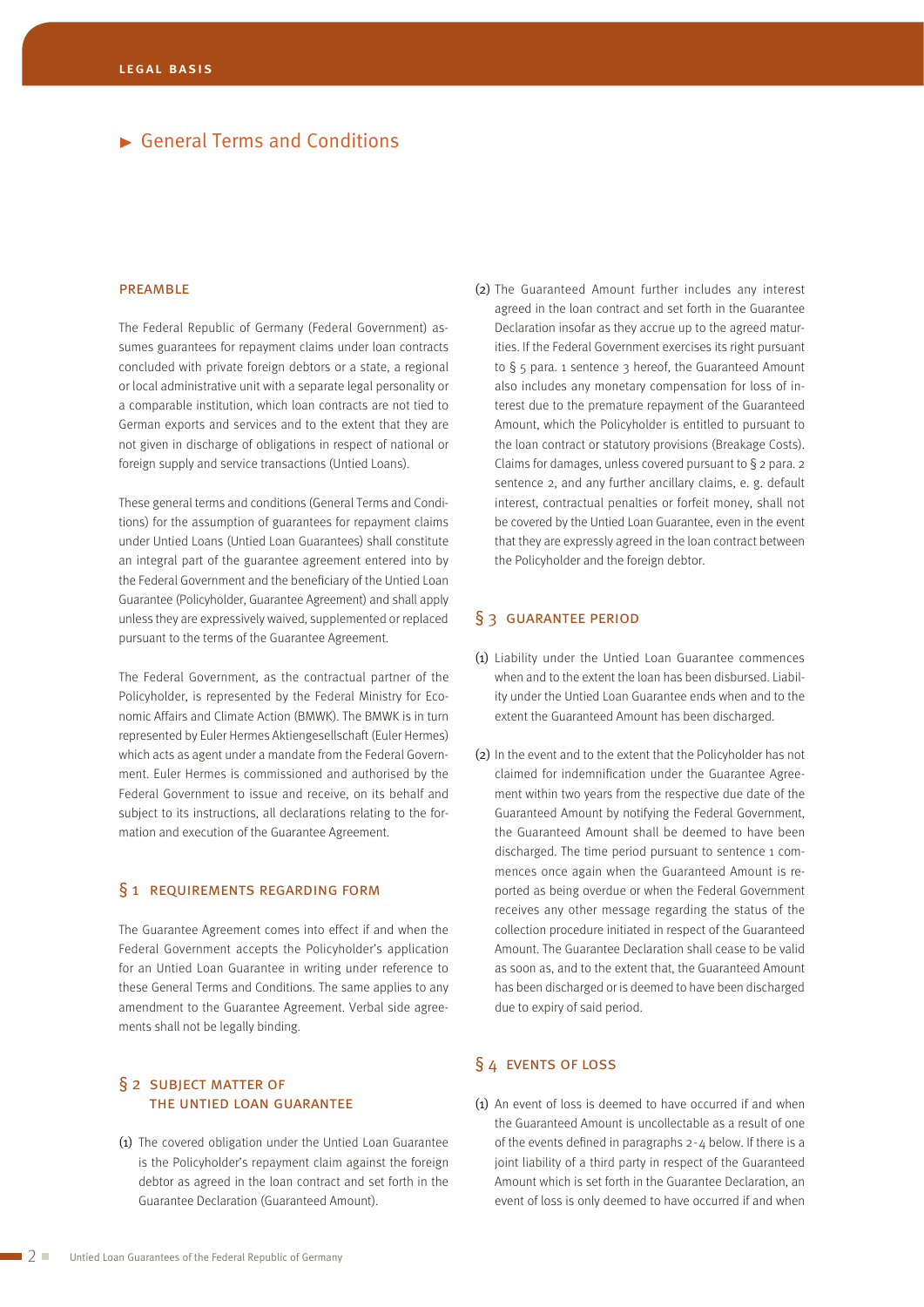legally justified repayment claims against the said jointly liable party are uncollectable. Paragraphs 2-4 as set forth below apply mutatis mutandis with respect to determination whether a repayment claim is uncollectable.

#### political events of loss

(2) An amount is deemed to be uncollectable for political reasons,

Political event of loss in general

1. if, not later than twelve months following the due date, legislative or administrative measures abroad which were passed or came into force after the conclusion of the loan contract in respect of the Guaranteed Amount or

war or civil commotion or revolution abroad prevent the payment or collection of the Guaranteed Amount in any form whatsoever

or

prevent the payment of the Guaranteed Amount in the currency agreed and there is no possibility of paying the equivalent in another currency for the purposes of transfer due to reasons as per item 2 set forth below, and the Federal Government has not agreed to payment in another currency in discharge of the debt and one month has passed since the due date agreed with the foreign debtor without payment being received;

#### Conversion and transfer risk

2. if, due to restrictions on the international payment system, amounts that represent the equivalent for the Guaranteed Amount and that have been deposited by the foreign debtor with a solvent bank or another entity recognised by the Federal Government for the purpose of transfer to the Policyholder have not been converted into the agreed currency or have not been transferred despite the due performance of all actions and formalities necessary for the conversion and transfer of these amounts, and one month has passed since the due date of the debt, the deposit with the entity mentioned above and the fulfilment of all necessary formalities;

Exchange rate losses on amounts duly deposited 3. if, after all existing regulations for the conversion and transfer of the amount have been fulfilled, exchange rate losses are incurred due exclusively to devaluation in respect of the amounts paid in by the foreign debtor in discharge of the Guaranteed Amount, in as far as regulations which come into force in the country of the debtor subsequent to the conclusion of the loan contract provide that these payments constitute valid discharge of the debt. Exchange rate losses on the currency agreed with the foreign debtor or on another currency accepted without prior consent of the Federal Government are not covered.

#### commercial events of loss

(3) An amount is deemed to be uncollectable for commercial reasons when in respect of the foreign debtor's assets or his estate

#### Insolvency

1. insolvency proceedings have been opened or have been declined for insufficiency of assets;

#### Settlement in court

2. a court order has been passed opening a court-supervised composition or other comparable procedure according the debtor protection from action by individual creditors to recover their debts;

#### Settlement out of court

3. all the debtor's creditors generally or one group of creditors with comparable ranking including the Policyholder have agreed to a composition (prolongation-type, quota-type or liquidation-type composition) or other out-of-court settlement;

Unsuccessful execution

4. debt enforcement proceedings in respect of the Guaranteed Amount have failed to satisfy the debt in whole or in part;

#### Suspension of payment

5. the commercial situation has been demonstrated to be so unfavourable that the foreign debtor has suspended his payments either completely or to a considerable extent.

#### protracted default

(4) An amount is also deemed to be uncollectable for commercial reasons if and when the Guaranteed Amount has not been paid one month after the original due date and the Policyholder has, observing the standards of diligence dictated by sound banking or business practice, as the case may be, taken all due and reasonable measures to collect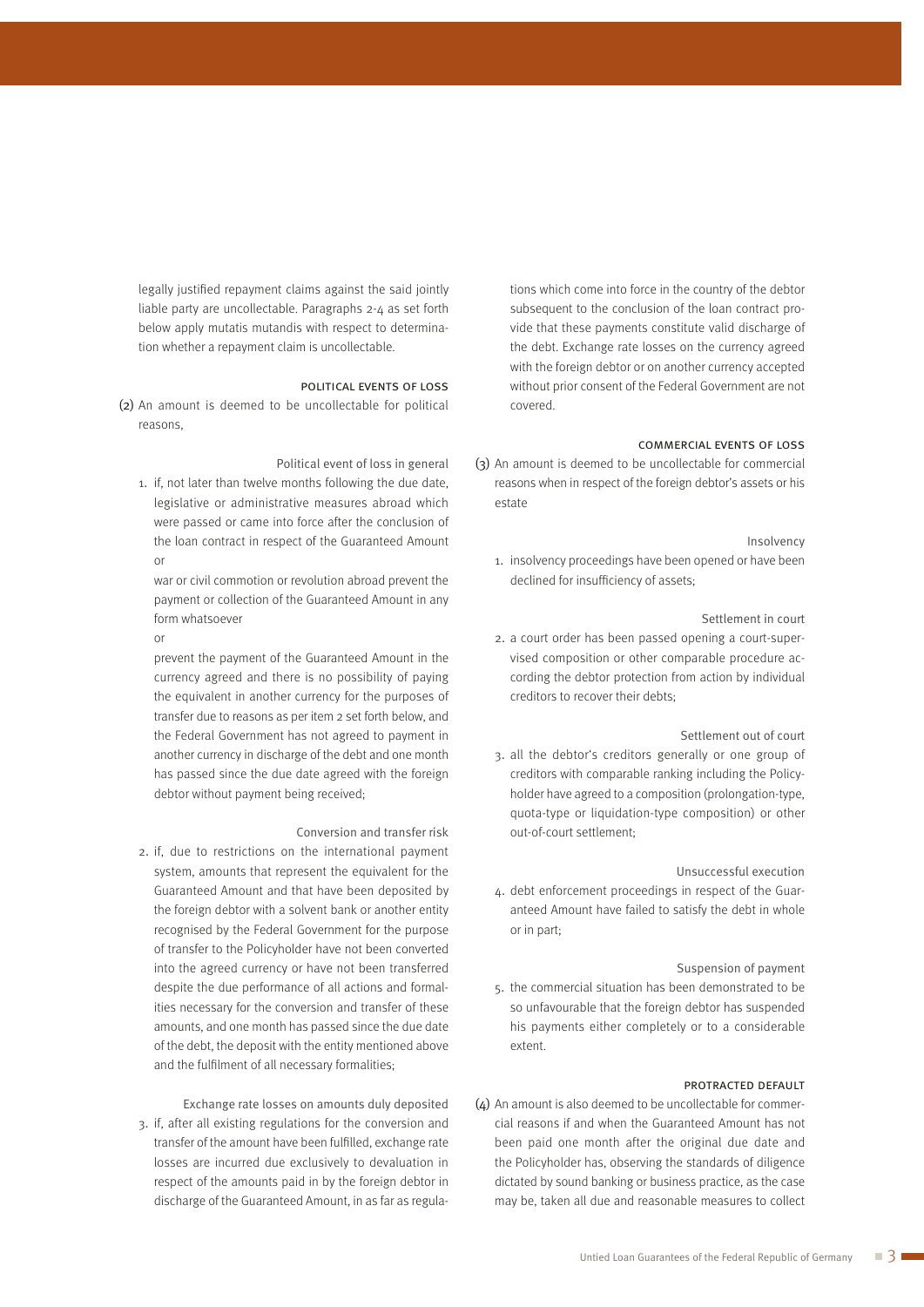the debt. Expiry of the period of one month after due date is not a precondition if payments of indemnification under the Untied Loan Guarantee were already made for previous maturities and according to this event of loss and the default of the foreign debtor persists.

(5) The basis for indemnification is the event of loss which occurred first. In the case that a political and a commercial event of loss occur simultaneous, the political event of loss shall form the basis for indemnification.

If an event of loss under paragraph 2 item 1 above occurs, then any occurrence of an event of loss under paragraph  $\Delta$ shall not be considered, provided the Policyholder has not made an application for indemnification under this event of loss within twelve months following the original due date of the Guaranteed Amount.

If, after an event of loss under paragraph  $4$  has occurred, all the conditions for an event of loss under paragraph 2 item 2 are fulfilled, but the waiting period has not yet expired, then indemnification will only be made on the basis of an event of loss under paragraph 2 item 2. Expiry of the period stipulated therein is not, however, a precondition if at least two months have elapsed since the original due date of the Guaranteed Amount.

If the conditions for an event of loss under paragraph 2 item 2 or item 3 are fulfilled subsequent to indemnification under paragraph 4, then the difference between this and any higher amount of indemnification calculated according to these provisions will be paid as additional indemnification.

## § 5 due date and legal validity of the guaranteed amount

(1) A loss is only eligible for indemnification if the due date of the Guaranteed Amount has passed and the repayment claim is legally valid. If the entire balance of the Guaranteed Amount falls due as a result of contractual or statutory provisions, indemnification shall nevertheless be based on the due dates set forth in the loan contract. The Federal Government is entitled, however, at its sole discretion, to pay indemnifications before these due dates ("one-sum indemnification"). During the indemnification procedure, the Policyholder is entitled to request payment of the

indemnification amount as a lump sum ("one-off indemnification") at any time, irrespective of whether the entire remaining amount of the loan has fallen due or not. The amount of the one-off indemnification is limited to the lower of the amounts determined within the scope of a comparative calculation for the one-sum indemnification according to the net present value method.

- (2) The Policyholder shall, at his own expense, provide evidence of the legal validity of the Guaranteed Amount and of the security detailed in the Guarantee Declaration, of the existence of the preconditions for the occurrence of an event of loss, as well as the cause and amount of loss. If the legal existence of the repayment claim or of the security detailed in the Guarantee Declaration is disputed or if legal defenses or other objections are raised against them, the Federal Government is entitled to reject the application for indemnification pending evidence from the Policyholder – if necessary by means of a decision of the court or arbitral tribunal having jurisdiction over the business relationship between him and his foreign debtor or security guarantor – which substantiates the legal validity of the Guaranteed Amount and of the security detailed in the Guarantee Declaration; the risks of the applicable law and place of jurisdiction shall be borne by the Policyholder.
- (3) In his relation to the Federal Government, it is the sole responsibility of the Policyholder to ensure the legal validity of the Guaranteed Amount and of any security taken in respect thereof. Contracts and other documents pertaining to the Guaranteed Amount and any security in respect thereof will only be checked by the Federal Government in the event that a claim for indemnification is made. The Policyholder must not rely on the argument that the Federal Government was or should have been aware of the content of such contracts or documents, or of individual parts thereof, in particular at the time when the Federal Government assumed the Untied Loan Guarantee.

## § 6 retention

- (1) The Policyholder shall retain for his own account a percentage of each covered loss ascertained. The retention is 10% unless a different percentage has been specified in the Guarantee Declaration.
- (2) The retention set forth in the Guarantee Declaration must not be covered otherwise in the amount of 5% of the loss.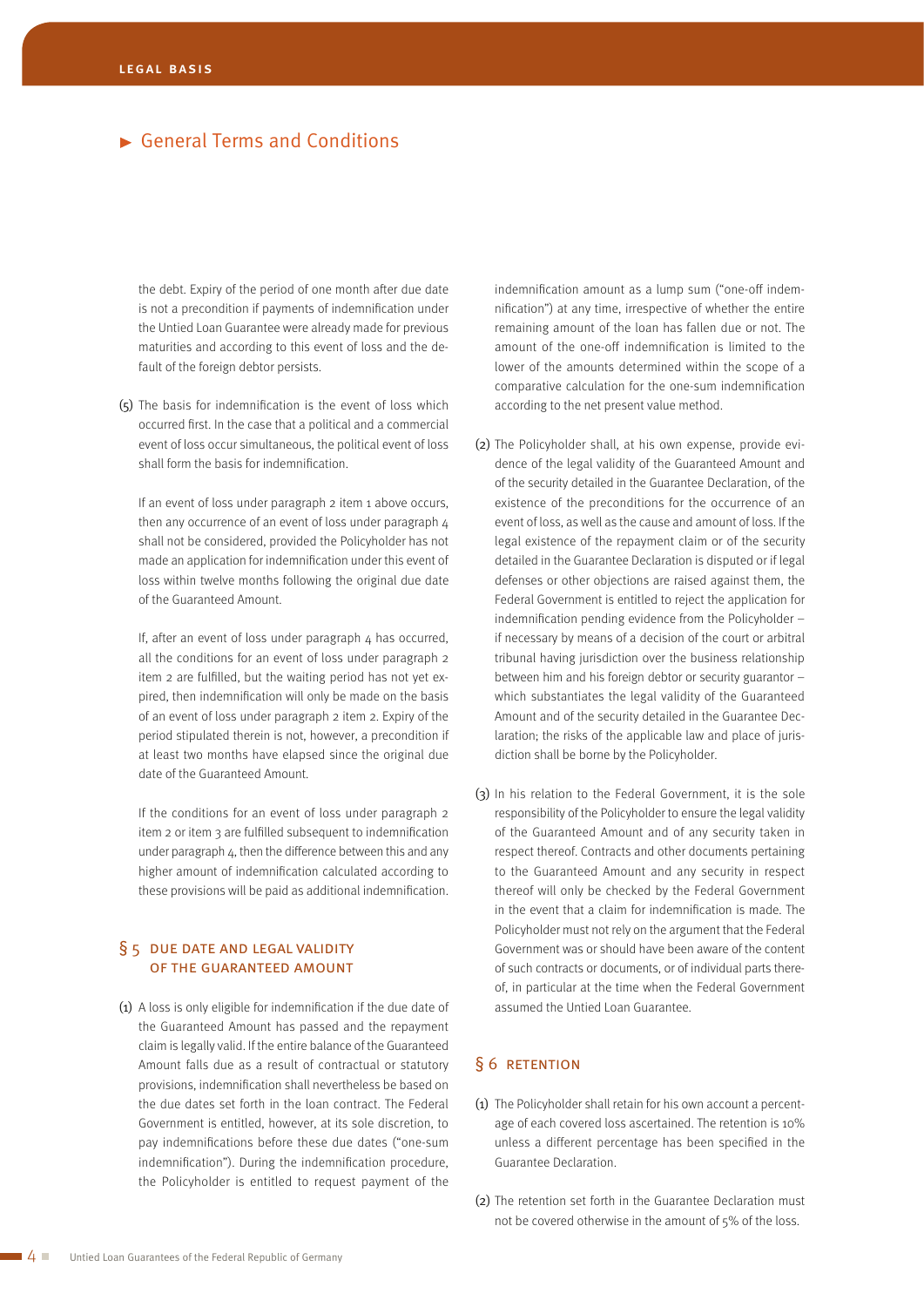## § 7 calculation and payment of indemnification

- (1) If the Policyholder has several repayment claims against his foreign debtor arising out of the course of business any payments made in respect of these repayment claims by the foreign debtor will be allocated when ascertaining the amount of loss as follows, irrespective of any other allocation that may have been agreed between the Policyholder and his debtor:
	- 1. In the case of payments in respect of covered repayment claims as well as of uncovered repayment claims which fall due earlier than the due date of the Guaranteed Amount, the payments shall be allocated for the purpose designated by the foreign debtor.
	- 2. Payments in respect of uncovered repayment claims which fall due at the same time as the Guaranteed Amount or later shall, in the case of an event of loss pursuant to  $\S$  4 paras. 3 and 4, be allocated between covered repayment claims and uncovered repayment claims and any interest contractually agreed (with the exception of default interest) in the chronological order of their due dates, unless the circumstances of the individual case make it impossible for the Policyholder to have influenced the allocation of the payment concerned. In the case of an event of loss pursuant to  $\S$  4 para. 2, the payments shall be allocated for the purpose designated by the foreign debtor.

Sentence 1 above does not apply to payments designated for uncovered repayment claims held by the Policyholder for the account of third parties or which arose from current bank transactions with a final maturity not exceeding one year.

3. Payments made by the foreign debtor without the appropriate account being designated will, in the case of an event of loss pursuant to  $\S$  4 para. 2 item 1, paras. 3 and 4, be allocated between covered repayment claims and uncovered repayment claims and any interest contractually agreed (with the exception of default interest) in the chronological order of their due dates.

- 4. Items 1-3 of this paragraph shall apply mutatis mutandis in the case of
	- a) payments made by a guarantor, sureties or other third parties; discharge of the debt in any other form by the principal
	- debtor, a guarantor, surety or any other third party; b) dividends in insolvency or the proceeds of any disposal of all or part of the insolvent estate;
	- c) proceeds from attachments or other security;
	- d) rights of set-off, discounts granted, credit notes and any other form of discharge in lieu of payment;
	- e) any other financial advantages accruing to the Policyholder as a result of the loss.
- 5. Payments set off according to items 2-4 of this paragraph against repayment claims with an identical due date shall be allocated in the proportion of the original amounts due (disregarding any default interest or surcharge).
- 6. If payments as under item 2 or other financial advantages as set out in item 4 are allocated pursuant to items 2 or 3 of this paragraph, then an appropriate level of legal or collection costs reasonably incurred by the Policyholder will be deducted therefrom. Costs normally involved in procuring the payment of a repayment claim, including costs for the protesting of bills, or costs arising in the normal course of the Policyholder's business activities shall be disregarded.
- (2) The retained percentage to be borne by the Policyholder will be deducted from the amount remaining after ascertainment of the loss according to the provisions of paragraph 1.
- (3) The Federal Government will calculate the amount to be indemnified within one month of receiving all the documentation required for ascertainment of the claim for indemnification. The amount resulting from this calculation will be paid to the Policyholder within five bank days following notice of such calculation to the Policyholder, provided that the Policyholder has acknowledged the calculation to be correct.
- (4) If it proves impossible to ascertain the loss within one month after receiving all the documentation required, then a provisional loss settlement subject to later adjustment will be made and paid within five banking days after receipt of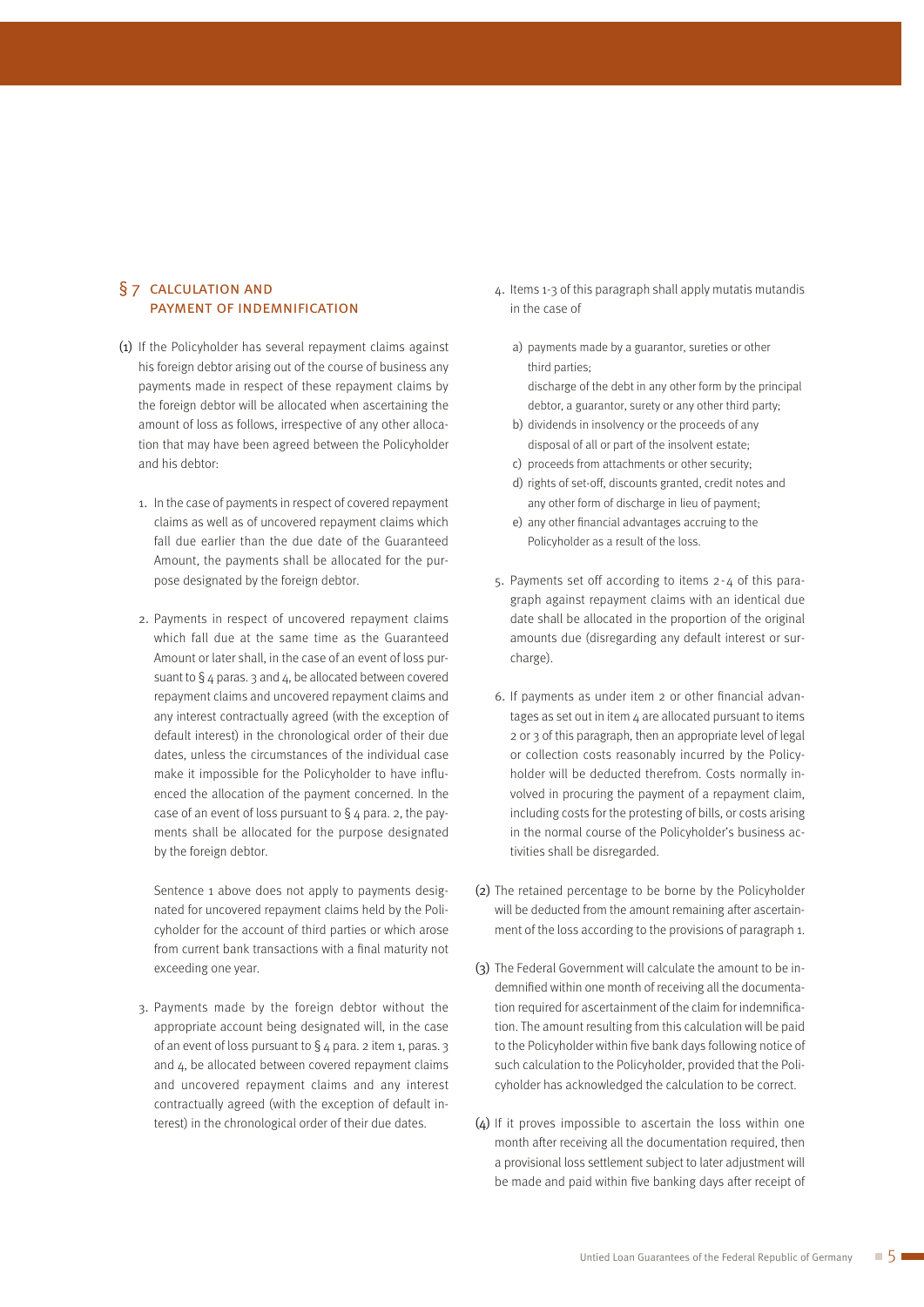a notification that the provisional loss calculation has been accepted. §§ 10 and 11 are applicable to this extent, too. If and when the Federal Government in such a case determines, subsequent to provisional indemnification, that the Policyholder is entitled to receive only a lower or no indemnification, then the Policyholder is obliged, waiving all defences and objections, to repay on first written demand from the Federal Government the excess amount indemnified, including interest charged from the time it was paid at the relevant refinancing interest rate of the Federal Government pursuant to  $\S$  9 para. 4 sentence 1. This shall be without prejudice to § 21.

## § 8 RECOVERIES

- (1) Any payments or other financial advantages received after indemnification was paid under the Untied Loan Guarantee (Recoveries) will be allocated according to the provisions of § 7 para. 1, taking into account the indemnified repayment claim. This does not apply to Recoveries arising out of a loan contract concluded later than three years after discharge or indemnification of the latest Guaranteed Amount due in respect of the covered Untied Loan.
- (2) The Policyholder shall notify the Federal Government immediately upon receipt of any Recoveries. The Policyholder shall transfer any amounts due to the Federal Government without delay.

## § 9 REPAYMENT OF INDEMNIFICATION

- (1) If the legal validity of the Guaranteed Amount or of the security set forth in the Guarantee Declaration is disputed or if defences or objections are raised against them, then the Policyholder is obliged to notify this immediately during the indemnification procedure. If the Policyholder fails to comply with this obligation, the Federal Government is entitled to reclaim any indemnification paid if and to the extent that knowledge of these circumstances would have led to rejection of the claim for indemnification.
- (2) If it emerges, following payment of indemnification, that the Policyholder's repayment claim against the foreign debtor indemnified is not, either in whole or in part, legally valid, in particular if in a legal action for the enforcement of the indemnified repayment claim the complaint is completely or

partially rejected with finality by a court having jurisdiction, or if it emerges, following payment of indemnification, that the Federal Government was not obliged to indemnify for other reasons, the Federal Government is entitled to demand the return of the indemnification paid, including any costs reimbursed to the Policyholder.

- (3) If the Federal Government is released from its obligation to indemnify due to circumstances which occur only after indemnification has been paid, or if the Policyholder fails to comply with his obligations under § 11 para. 1, the Federal Government is entitled to demand the return of the indemnification paid, including any costs reimbursed to the Policyholder.
- (4) To the extent that the Federal Government has a valid claim to repayment, the Policyholder is obliged to pay interest on the repayable amount calculated, in the cases described under paragraphs 1 and 2, from the point at which indemnification was paid, and in the cases described under paragraph 3 from the point at which the Federal Government was released from its obligation to indemnify, whereas the interest rate applicable shall be equal to the Federal Government's funding costs. Upon discharge of the claim to repayment of the Federal Government, any repayment claims and other rights which passed to the Federal Government pursuant to § 10 para. 1 hereof, shall insofar revert to the Policyholder.
- (5) This shall be without prejudice to any other legal rights accruing to the Federal Government out of statutory provisions or general principles of law.

#### §10 subrogation of rights and claims

(1) Upon payment of indemnification, the right to receive payment from the indemnified repayment claim, together with the right to any interest or default interest in respect of such repayment claim for the period following the payment of indemnification, and any rights to amounts paid into accounts or deposited abroad, including any rights arising out of security in respect of any of these amounts shall pass to the Federal Government to the extent that this corresponds to the share in the loss that is to be borne by the Federal Government. The Policyholder is obliged to undertake all necessary acts for the transfer of such repayment claims and other rights at the request of the Federal Government.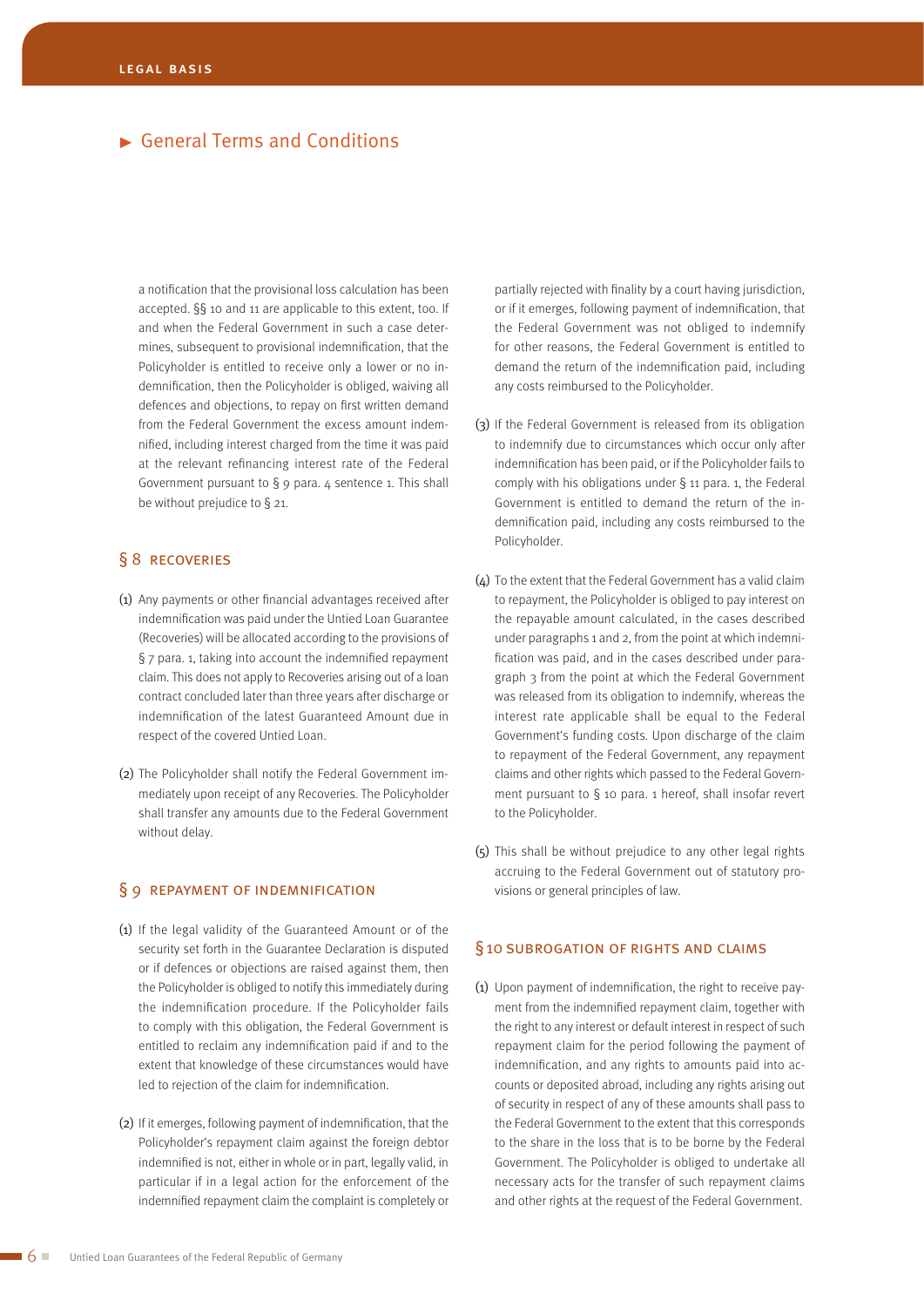(2) If the transfer of such claims and any other rights proves to be impossible or if the Federal Government waives its right to the transfer, the Policyholder shall hold the rights set forth in paragraph 1 in trust for the Federal Government.

#### §11 legal action following indemnification

- (1) Without prejudice to the transfer of claims and any other rights pursuant to § 10, the Policyholder is obliged to take all measures appropriate for the collection of the indemnified amount, for the realisation of any security the Policyholder may hold or for the Recovery of funds in any other way. The Policyholder shall hereby comply with any instructions which may be given by the Federal Government. Legal action through the courts is also deemed to be such an appropriate measure. The Federal Government is entitled to refrain from giving instructions to bring a legal action if and when the place of jurisdiction or the applicable law do not allow to assess the chances of a successful legal action with sufficient accuracy, and the Policyholder had no means of contracting out the choice of such place of jurisdiction or the applicable law, or if and when the anticipated costs of the legal action are not in proportion to the amount of the repayment claim or the anticipated prospects of success of the enforcement measures.
- (2) The Federal Government will participate in the costs arising from measures mentioned in paragraph 1 hereof on the terms contained in § 17.
- (3) If the Policyholder is, at his own request, released from his obligation under paragraph 1 by the Federal Government, then the Policyholder thereby forfeits his right to participate in any part of recoveries after indemnification in accordance with the retention to be borne for his own account.

## §12 conversion of amounts in foreign currency

(1) The contract currency of the Untied Loan Guarantee is the Euro. Amounts denominated in other currencies will be converted, subject to the provisions of paragraph 2, into Euro as follows:

- 1. For the premium payable under § 18, amounts in other currencies will be converted at the last turnover tax conversion rate (Umsatzsteuer-Umrechnungskurs; premium conversion rate [Entgeltkurs]) published in the Federal Gazette (Bundesanzeiger).
- 2. Amounts of indemnification will be converted on the basis of the reference exchange rate for the Euro fixed by the European Central Bank
	- a) on the day payment was effected in an event of loss under § 4 para. 2 item 2
	- b) on the due date in the other events of loss.

In the event that no reference exchange rate was fixed for the Euro on the relevant day, the next reference exchange rate to be fixed shall be used.

If, as a result of the event of loss that has occurred, the Guaranteed Amount does not fall due or if indemnification is paid before the due dates fixed in the loan contract, then the indemnification will be calculated on the basis of the Euro reference exchange rate of the European Central Bank that applies on the day before the notification of indemnification was sent.

In all cases the conversion rate for indemnification is subject to an upper limit corresponding to the premium conversion rate.

- 3. Recoveries in respect of the Guaranteed Amount are to be converted at the Euro reference exchange rate of the European Central Bank on the day payment is received by the Policyholder.
- 4. If the Federal Government has converted the indemnification into Euro pursuant to item 2 and the amount recovered exceeds the total amount paid for indemnifying the repayment claims arising out of the relevant loan contract, thus leading to an exchange rate gain for the Federal Government, then such exchange rate gain belongs to the Policyholder up to the amount corresponding to the difference between the premium conversion rate and the Euro reference exchange rate of the European Central Bank on the day of deposit in the case of an event of loss pursuant to  $\S$  4 para. 2 item 2 or on the due date in the case of all other events of loss.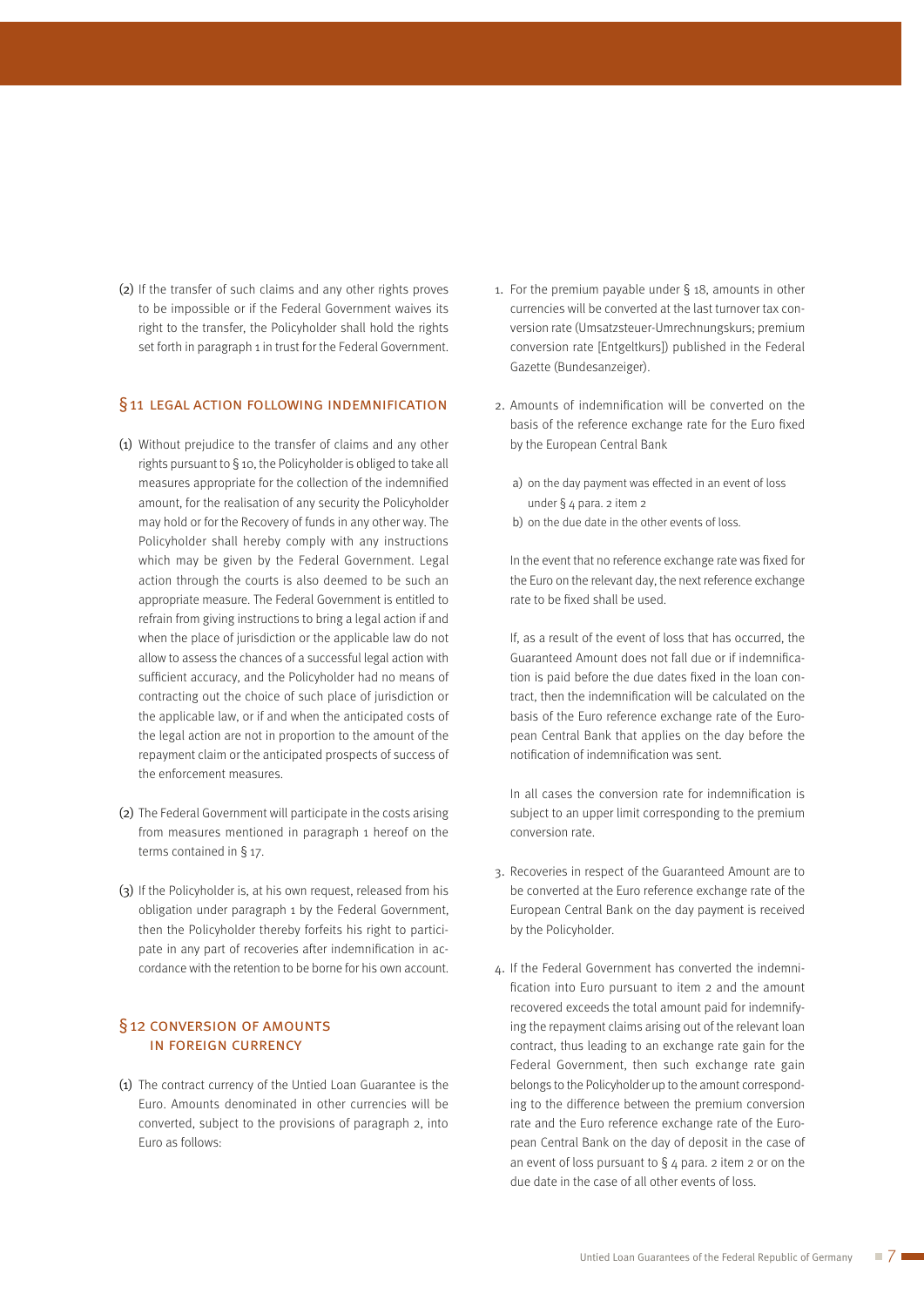(2) Amounts in currencies for which no turnover tax conversion rate or no Euro reference exchange rate has been fixed by the European Central Bank will be converted at the last rate announced by the Deutsche Bundesbank as the selling rate. If no such conversion rate has been announced, then the Federal Government will fix the rates to be used under paragraph 1 taking into account the exchange rates quoted on the major foreign stock exchanges.

## §13 INTERVENTION IN SCOPE OF COVER

If circumstances occur which lead to an increase of risk, the Federal Government is entitled to notify to the Policyholder at any time that loan amounts not yet disbursed at the time of delivery of this notification are excluded from cover under the Untied Loan Guarantee.

## §14 rescheduling agreements

- (1) The Federal Government is entitled to enter into rescheduling agreements with the country of the debtor in respect of the Guaranteed Amount (including the retention to be borne by the Policyholder); non-guaranteed ancillary claims and non-guaranteed parts of only partially Guaranteed Amounts may be included in these agreements at the sole discretion of the Federal Government.
- (2) The Federal Government shall only be entitled to exercise this right under paragraph 1 if and when it acknowledges, before concluding the rescheduling agreement, under which of the events of loss set forth in  $\S$  4 the Guaranteed Amount is deemed to be uncollectable as soon as the preconditions set forth in the rescheduling agreement for applying such agreement to a Guaranteed Amount are fulfilled. The applicability of § 4 para. 5 shall remain unaffected hereof.

In the case of repayment claims included in such agreements for which the risk of uncollectability persists as a result of commercial circumstances pursuant to  $\S$  4 para. 3, the Federal Government may restrict the amount of any indemnification to the retention as stipulated for events of loss pursuant to  $\S$  4 para. 3 hereof or with regard to the amount of retention for this event of loss respectively.

All other conditions for the payment of indemnification remain unaffected.

Without prejudice to the provisions above, the Policyholder may demand to be indemnified pursuant to the general provisions regulating indemnification (§§ 4 et seq.).

- (3) The Policyholder and his legal successors further must accept as binding on them provisions of the rescheduling agreement stipulating an interest rate on the repayment claim due for the period following its due date or for a period that starts later which may differ from the interest rate specified in statutory or contractual provisions and on the basis of which the prosecution of further repayment claims arising from payment delays may be precluded.
- (4) In converting the amount of indemnification, § 12 para. 1 item 2 shall be the basis even if the Euro conversion rate stipulated by the rescheduling agreement for amounts denominated in currencies other than the Euro differs from that specified in this provision. The Policyholder and his legal successors are obliged to accept as binding on them the interest rate stipulated in the rescheduling agreement in respect of the retention, non-guaranteed ancillary claims and non-guaranteed parts of only partly Guaranteed **Amounts**

## §15 DUTIES OF THE POLICYHOLDER

In addition to the other obligations under these General Terms and Conditions and the provisions of the Guarantee Declaration, the Policyholder is obliged to observe the following duties:

Duty of perfect good faith in application for cover (1) When submitting his application, the Policyholder is obliged to notify completely and truthfully in writing all and any information of material significance for the assumption of an Untied Loan Guarantee and he must promptly give notice of any changes in the information given in the application, or new information which differs from that given in the application and becomes known prior to his receiving the Guarantee Declaration. All details asked for in the application form or otherwise are deemed to be of material significance.

Prohibition to deviate from facts set out in application (2) Following the assumption of an Untied Loan Guarantee, the Policyholder must not, without the prior written approval of the Federal Government, make changes or supplements affecting the set of facts (Sachverhalt) set out in the Guarantee Declaration or agreements made with the debtor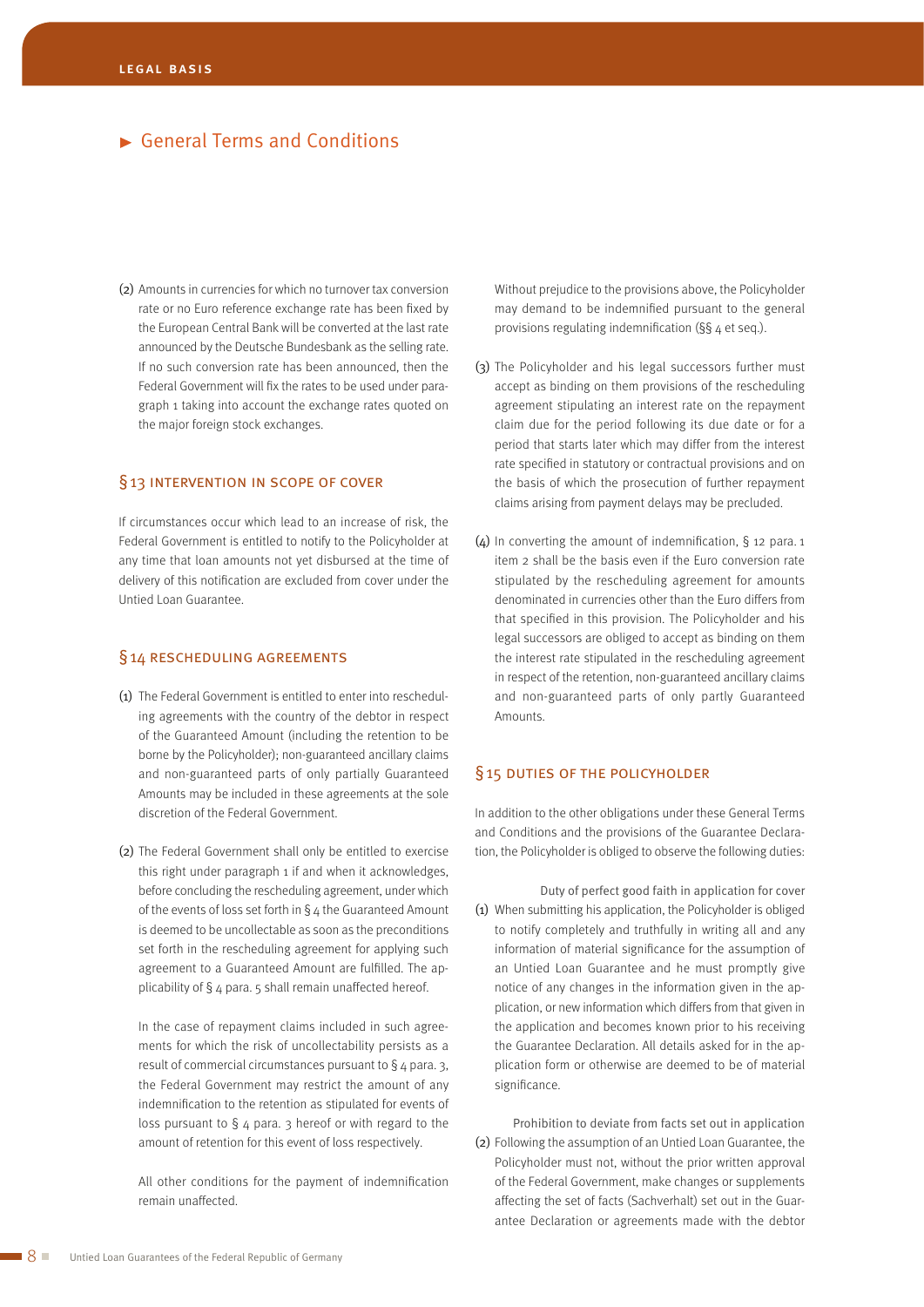or other obligors, unless these changes or supplements are immaterial; item 1 sentence 2 hereof applies mutatis mutandis. In particular, the Policyholder is not permitted to accept payment in a currency differing from the contract currency in discharge of the debt.

Compliance with laws and regulations (3) The Policyholder may only disburse amounts under the loan contract if the documents of approval for the borrowing and the repayment of the loan required at the time of disbursement have been obtained and the relevant regulations in force in the countries concerned are observed.

Duty to notify an increase of risk

- (4) The Policyholder shall give immediate written notice of any circumstances which come to his attention constituting an increase of risk and indicate what measures he has taken or proposes to take to protect his legal right to payment. In particular, the following circumstances are deemed to constitute an increase of risk:
	- 1. delay in payment or a request for extension of the payment period by the debtor;
	- 2. a worsening of the financial situation, the payment record or general market reputation of the debtor or a security guarantor, or an offer from the debtor to discharge the debt in a manner that differs from his contractual obligation;
	- 3. legislative or administrative measures or other political events abroad which have the effect of making the payment or collection of the Guaranteed Amount appear to be in jeopardy.
- Duty to obtain approval in the case of an increase of risk (5) In the case of the events described under item 4, the Policyholder must obtain the prior written approval of the Federal Government before disbursing any amounts under the loan contract.

#### Duty to prevent or mitigate losses

(6) The Policyholder is obliged to exercise all due and reasonable care dictated by sound banking or business practice, as the case may be, to take all necessary or appropriate measures to prevent an event of loss or to minimize losses, and will hereby comply with instructions, if any, given by the Federal Government.

The Policyholder is obliged to carry out these measures at his own expense, in so far as the Federal Government does not participate in the costs based on § 17. If an event of loss threatens or has already occurred, then the Policyholder must at the request of the Federal Government commission either the Federal Government or a third party designated by the Federal Government to represent the interests of the two parties to the Guarantee Agreement, provided that the anticipated costs for commissioning the Federal Government or such a third party are in proportion to the Guaranteed Amount and the anticipated chances of success of the measures taken to pursue the interests of the parties.

Duty of information

- (7) The Policyholder is obliged to keep the Federal Government or its designated representative informed at all times of the details and the current state of implementation of the loan contract and of any other circumstances with a potentially material bearing on the Untied Loan Guarantee. This duty includes the timely, truthful and complete response to questions asked for the preparation of a rescheduling agreement, as well as the furnishing of documents required as evidence of the repayment claims.
- Federal Government's right of examination (8) The Federal Government, the Federal Audit Office or their designated representatives are entitled to examine at any time the records, books of account and other documents which are potentially material to the Untied Loan Guarantee and to make or require to be made copies thereof. The Policyholder must, at the request of the Federal Government, arrange at his own expense to have documents which are in a foreign language translated into German.

Utilisation of borrowed funds according to agreed purpose (9) The Policyholder is obliged to ensure that the loans covered under the Untied Loan Guarantee shall be used in accordance with the agreed purpose thereof.

> Notification of the Federal Government in the case of disbursement and repayment

- (10)The Policyholder must notify the Federal Government in writing immediately
	- 1. when he disburses loan amounts to the debtor,
	- 2. after payment of the Guaranteed Amount by the debtor and its receipt thereof.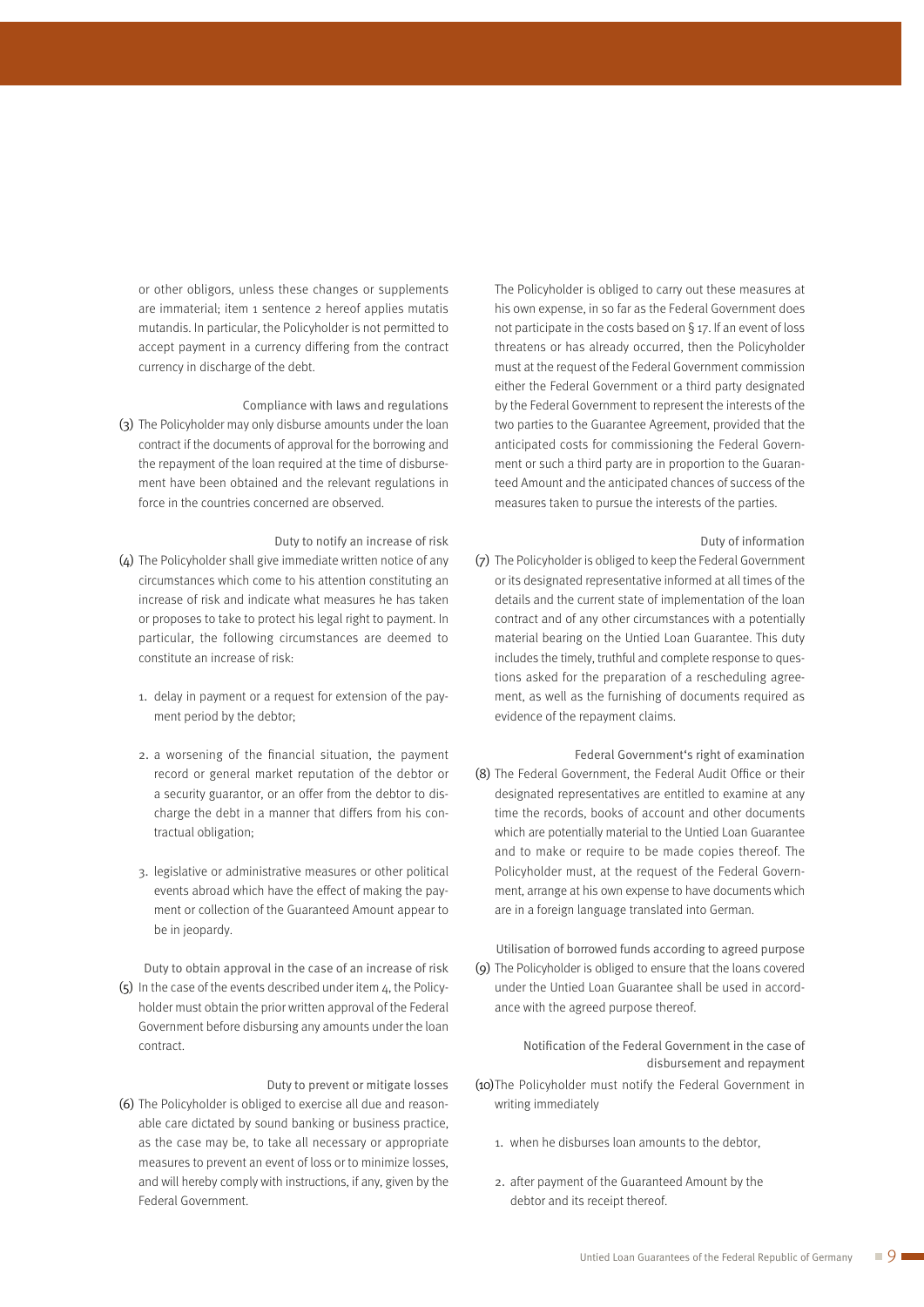## §16 LEGAL CONSEQUENCES OF non-compliance with duties

Release of the Federal Government from liability in the case of false information

(1) If the Policyholder fails to comply with the duty laid upon him under § 15 item 1 hereof, then the Federal Government is released from its obligation to indemnify a loss, unless the Federal Government determines that the incomplete or incorrect information constituting non-compliance would have had no influence on its decision to assume an Untied Loan Guarantee. There will be no release from liability of the Federal Government if the Policyholder neither knew nor could be expected to know that the information given by him was incorrect or incomplete.

#### Release of the Federal Government from liability in the case of defective security

(2) If the security set forth in the Guarantee Declaration has not been created, or is not legally effective, then the Federal Government is released from its obligation to indemnify a loss, unless the Federal Government determines that the missing or defective security would have had no influence on its decision to assume an Untied Loan Guarantee.

Release of the Federal Government from liability in the case of other failure to comply with the Policyholder's obligations

(3) If the Policyholder fails to comply with one of the duties laid upon him under § 15 items 2-10 and infringes his duty to exercise due and reasonable care in accordance with sound banking or business practice, as the case may be, then the Federal Government shall be released from its obligation to indemnify a loss, unless the infringement of the relevant duty neither caused a loss nor is of such a nature as to expect that it may result in a loss.

Irrespective of whether a loss occurred or is expected to occur, the Federal Government is released from its obligation to indemnify a loss in the case of non-compliance with a duty pursuant to  $\S$  15 item 2 hereof, if it determines that, under the normal practice it follows when deciding on assuming cover, it would not have approved the changes or supplements concerned.

In the case of non-compliance with a duty pursuant to  $\S$  15 item 4 hereof, the Federal Government is released from its obligation to indemnify a loss if the fact that information which should have been notified was unknown to the Policyholder has led to a situation whereby the risk for the Federal Government in connection with other guarantees has been increased, or has prevented the Federal Government from taking steps to mitigate the risk.

- (4) The Federal Government may, at its sole discretion, partially waive its release from the obligation to indemnify a loss, depending on the circumstances of the individual case, particularly taking into account the risk which has materialised and the severity of the non-compliance.
- (5) As far as there are no legal consequences prescribed separately for infringements of other duties laid upon the Policyholder by these General Terms and Conditions and the provisions of the Guarantee Declaration, paragraphs 1-4 shall apply mutatis mutandis.
- (6) Any claims and other rights of the Federal Government based on statutory law or the application of the general principles of law shall not be affected by the provisions of these General Terms and Conditions and the provisions of the Guarantee Declaration.
- (7) The Federal Government shall not be liable for circumstances and risks which result from the failure by the Policyholder to comply with the standards of due and reasonable care to be expected of the Policyholder in accordance with sound banking and business practices, as the case may be.

## §17 participation of the federal government in costs arising from legal proceedings as well as from the prevention or mitigation of losses

(1) Following indemnification, the Federal Government will participate in reasonably incurred costs for legal proceedings pursuant to § 11 item 1, to the extent that such legal proceedings are pursued with the consent of or upon instruction by the Federal Government. Prior to indemnification, the Federal Government may participate in reasonably incurred costs for measures for the purpose of prevention or mitigation of losses pursuant to § 15 item 6 hereof as far as such measures are pursued with the consent of or upon instruction by the Federal Government, the action transcends customary measures of prevention or mitigation of losses and the costs thereby incurred constitute a substantial burden.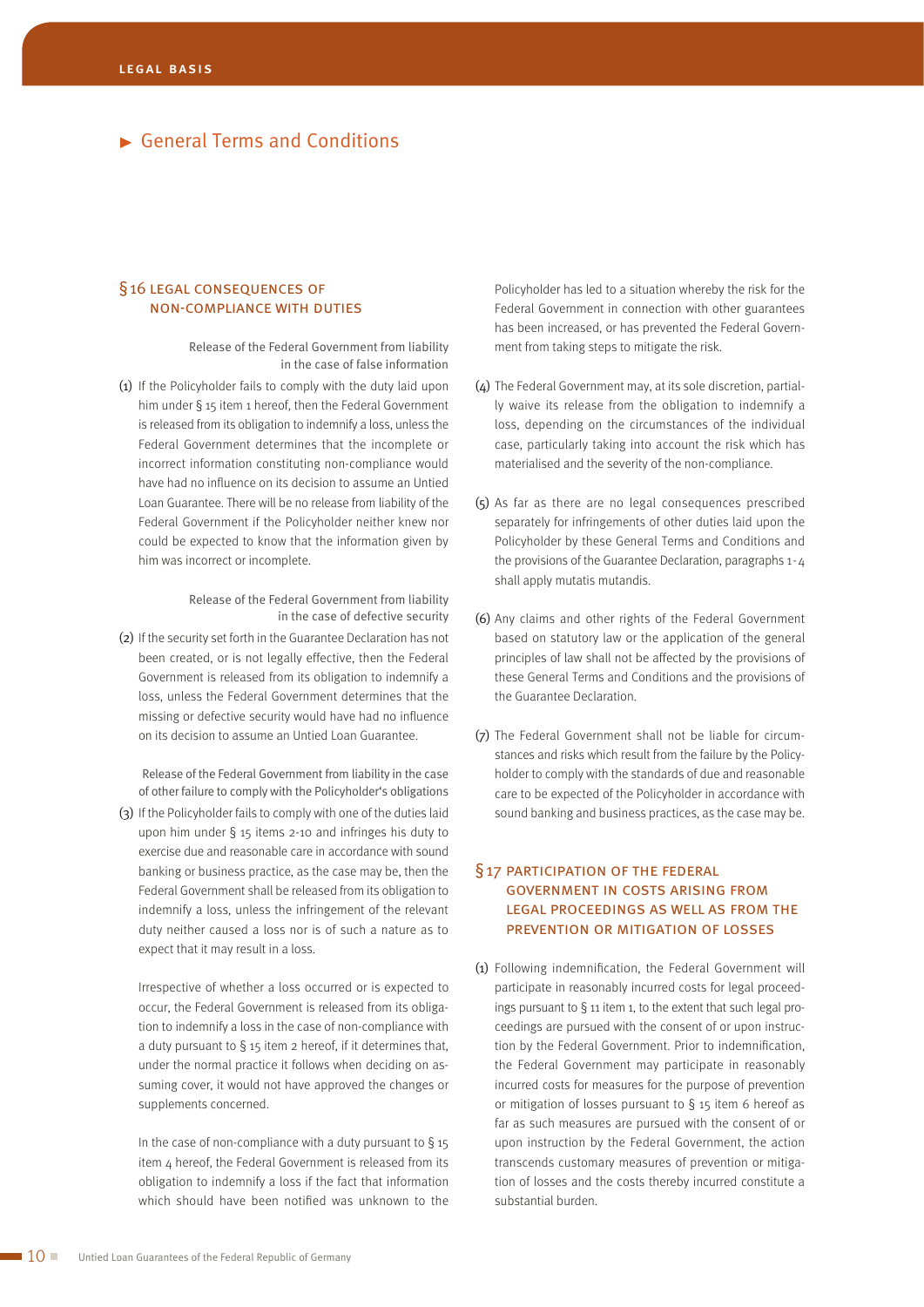- (2) The participation of the Federal Government is dependent on the extent to which the repayment claim subject to the measures determined in paragraph 1 has been indemnified or could be indemnified if an event of loss occurs.
- (3) Costs normally involved in collecting a repayment claim, including costs for the protesting of bills, or costs arising in the normal course of the Policyholder's business activities shall be borne by the Policyholder.
- (4)  $\S$  9 paras. 2 and 4 hereof apply mutatis mutandis.

## §18 premium

- (1) A premium commensurate with the type and size of the risk to be covered will be charged for assuming an Untied Loan Guarantee. The fees and premiums are calculated, charged and if necessary reimbursed in accordance with the schedule of fees and premiums (Publikation Prämien UFK) applicable at the time of the conclusion of the Guarantee Agreement.
- (2) If the premium due is not paid within  $14$  days of a reminder being sent which states this deadline and the legal consequences set out below, the Federal Government is, after the lapse of six weeks,
	- 1. released from the obligation to indemnify in the case of events of loss, which occur after the due date of the premium, but before the same is being paid,
	- 2. in addition thereto entitled to terminate the Untied Loan Guarantee without further notice as long as the premium remains unpaid.
- (3) If the Federal Government, under the provisions of these General Terms and Conditions or the provisions of the Guarantee Declaration, is released from its obligation to indemnify a loss, it nevertheless is entitled to receive the premium, provided that this has fallen due before the Federal Government learned of its release from obligation to indemnify.

#### §19 assignment of the guaranteed amount

- (1) Any assignment of the Guaranteed Amount by the Policyholder for purposes other than security and collection arrangements requires the prior written consent of the Federal Government.
- (2) If the Guaranteed Amount is assigned without prior written consent, the Federal Government shall be released from its liability to indemnify a loss, unless the Federal Government determines that it would have given its consent to the assignment.

## §20 assignment of the benefit of the guarantee

- (1) Any assignment of rights to payment under an Untied Loan Guarantee requires the prior written consent of the Federal Government.
- (2) In any event the privity of the Guarantee Agreement shall remain unaffected by any assignment, either with or without the approval of the Federal Government. Any payment of indemnification will exclusively be effected between the Federal Government and the Policyholder.

### §21 term of preclusion

Claims against the Federal Government arising out of or in connection with the Untied Loan Guarantee must be filed with a court within an exclusion period of six months following notification in writing by the Federal Government to the Policyholder that it rejects the claim with reference to its release from liability resulting from the expiry of such term of preclusion.

## §22 JURISDICTION

Any disputes arising between the Federal Government and the Policyholder out of or in connection with the Untied Loan Guarantee shall be settled by the courts of general jurisdiction in Hamburg.